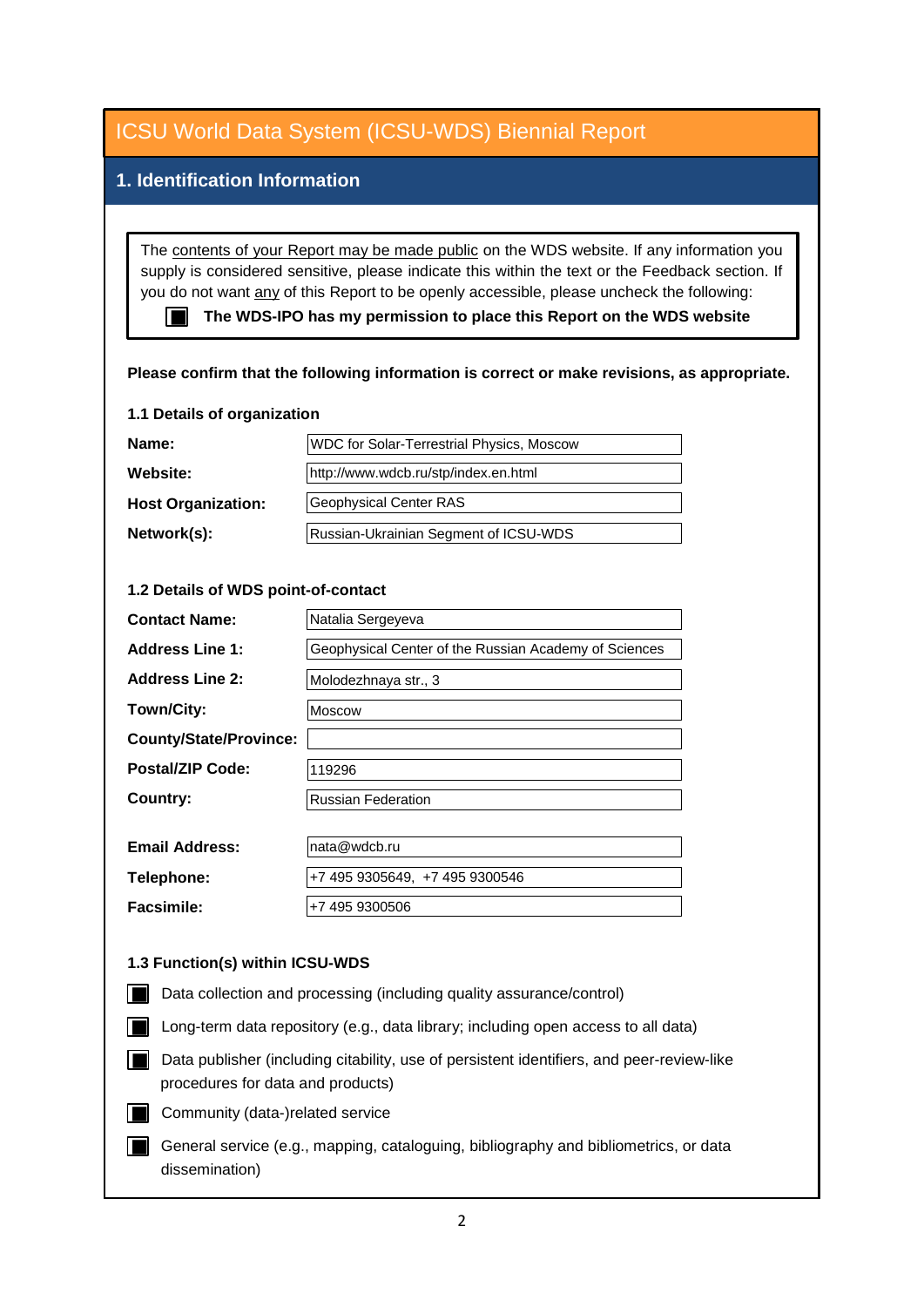## **2. Remit & Status**

#### **2.1 Please provide a short summary of the remit of your organization. [Max. ≈ 250 words]**

The WDC for Solar-Terrestrial Physics in Moscow is guided by the principles of the WDS Constitution and fully supports the WDS Data Policy. The WDC for STP mission and responsibilities:

- Data collection, archiving, analysis, quality control, processing and long-term storage.

- Provision of high-quality data to the international scientific community.
- Data maintenance, preparation of inventory catalogues, metadata, documents, etc.
- Data dissemination, publication in the network, execution of user requests.
- Application of new data management technologies.

- Assistance to educational programs; participation in research programs.

The WDC for STP in Moscow deals with data on disciplines: Geomagnetic Variations, Ionosphere Phenomena, Solar Activity and Interplanetary Medium and Cosmic Rays, and first of all with data from Russia. Web site http://www.wdcb.ru/stp/index.en.html

The center supports communications with data producers, data-processing and analytical centers, and scientific institutes. The statement of responsibility for fulfilling the WDC functions is written down in the Charter of the Geophysical Center RAS (host organization).

The Center's activity is based on the three-year research programs and annual business plan approved by the Academy Council of Geophysical Center RAS and the Federal Agency of Scientific Organizations.

#### **Guidance**

- Include here
	- o The mission of your organization and its responsibilities
	- o Links to strategic documents/business plans for achieving this mission
	- o Any stakeholders, for example, data producers/depositors and user community(ies)

#### **2.2 Please provide a short summary of the current status of your organization. [Max. ≈ 250 words]**

The WDC for STP is hosted by the Geophysical Center of the Russian Academy of Sciences (GC RAS) and is incorporated into Laboratory of technology of storage and distribution of geophysical data, which is a structural section of the GC RAS.

The GC RAS is a budget institution that receives funds from the state through the Federal Agency of Scientific Organizations.

The WDC's personnel consists of four scientists. The scientists are specialists in geophysics of high qualification. Each of them is in charge of one or two disciplines, responsible for all operation with data from selection to long-term storage, for links with data providers and data users. In 2013 the new director appeared in the center. The increase in staff by one person is possible within the next two years. Counters installed on web pages do not give an accurate picture on the number of users. We will try to change this situation and to provide a more exact account of references to the site.

#### **Guidance**

- Give details on your
	- o Organizational structure, including the connections to your host organization
	- o Funding
	- o Staffing levels
	- o Usage statistics, for instance, number of national/international users or downloads
- In particular, please indicate any changes to the above over the last two years and whether any changes are anticipated to occur within the next two years.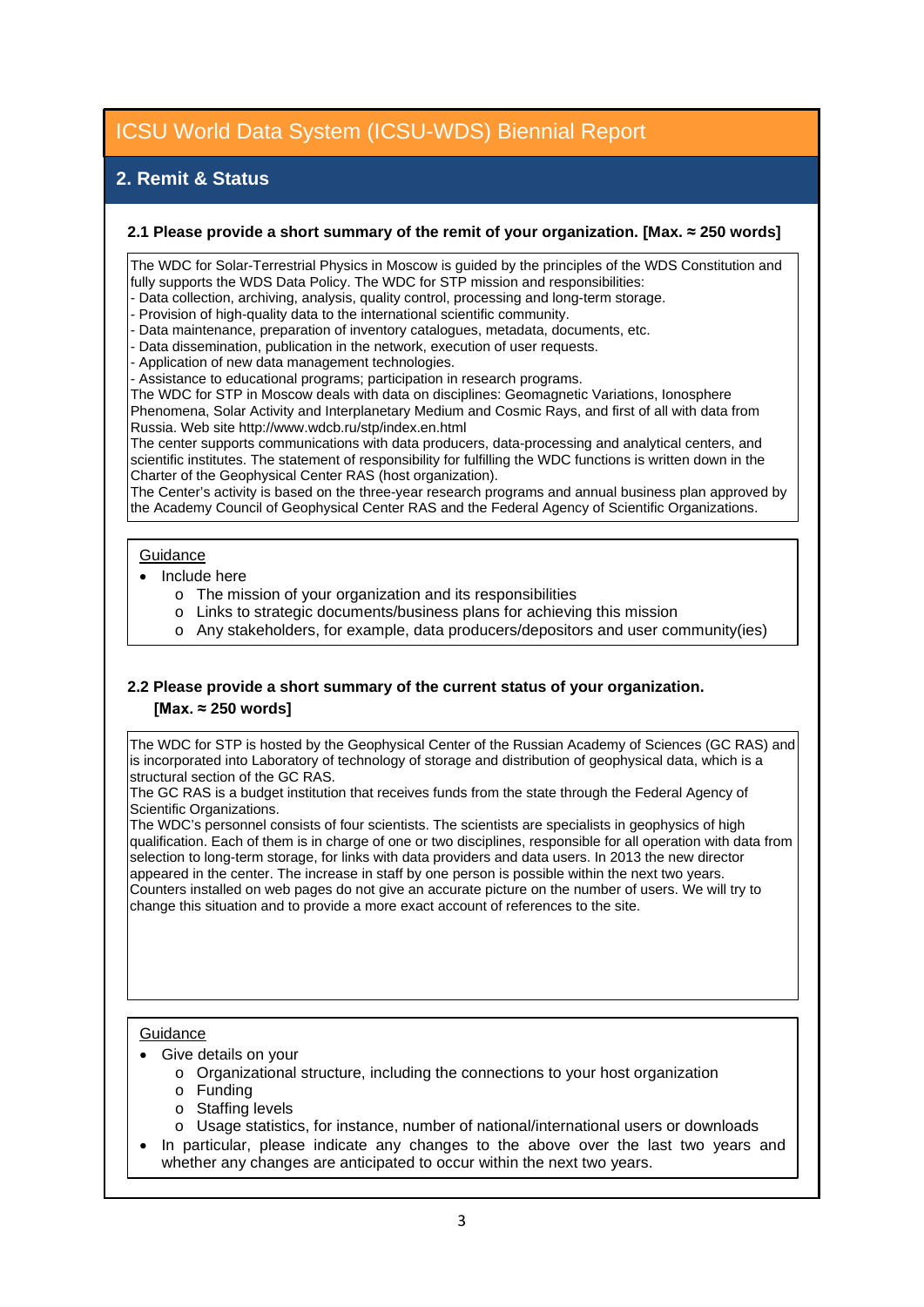### **3. Activities & Developments**

**Note: In this section, you may wish to cite other reports your organization has generated (e.g., annual reports), as deemed necessary. Please provide links to those reports here and reference them in your responses. [Free text]**

An annual report of the WDC for STP is included into the Geophysical Center RAS report, published and dist

#### **3.1 Please list any major conferences/meetings attended by your organization over the previous two years. [Max. ≈ 100 words]**

The IAGA XIIth Scientific Assembly in Merida, Yucatan, Mexico, 2013. XVI IAGA Workshop on geomagnetic observatory instruments, data acquisition and processing. Hyderabad, India, 2014. The 40th COSPAR Scientific Assembly. Moscow, Russia, 2014. Annual joint Russian-Ukrainian seminar of WDCs of Russia and Ukraine "Formation a global

geo-information space for …", Kyiv, Ukraine, 2011, 2012, 2013. Intern. conf."Polar geophysics of Yamal", Salehard, Russia, 2014.

#### **3.2 Please list any major articles or research papers produced by your organization over the previous two years. [Max. ≈ 100 words]**

Shestopalov I., Kharin E. Relationship between solar activity and global seismicity and neutrons of terrestrial origins // Russian Journal of Earth Sciences. 2014. V. 14. doi:10.2205/2014ES000536. Ishkov V.N. Sun in August-September 2013 // Earth and Universe. 2014. No. 1. P. 22-24. Sergeyeva N., Shestopalov I., Zabarinskaya L., Nisilevich M., Zgurovsky M., Boldak A., Efremov K. Investigation of relation between the sun activity and the earth seismic activity using the wavelet transformation // Bulletin KRAESC, Earth Sciences. 23. No. 1. P 27-34. Nisilevich M., Sergeyeva N., Zabarynskaya L. Geophysical data provided by the WDСs.XVI IAGA Worksho

#### **3.3 Please list any capacity building/training efforts by your organization over the previous two years. [Max. ≈ 100 words]**

The Center purchased new modern bookedge scanner and special software. This made it possible to start a project to convert old data into electronic document form (TIFF and PDF format) and to digital form and implements IT technologies for placement data on the web site. The staff has been trained to carry out the project. WDC for STP is working on the digital conservation of historical geomagnetic hand written/printed data by progressive scan. The archive which should be scanned is great and consists of approximately 400 thousand papers. At the same time datasets which weren't transferred to a digital electronic form earlier, are converted to digital form as ASCII data files now.

#### **3.4 Please mention any engagement by your organization with ICSU research programmes [\(list available here\)](http://www.icsu.org/what-we-do/@@category_search?path=/icsu/what-we-do&Subject:list=International%20Research%20Collaboration) and with WDS (e.g., in Working Groups). [Max. ≈ 100 words]**

Cooperation among WDCs for STP and SEP in Moscow and WDC for Geoinformatics and Sustainable Development in Kyiv continues within the framework of the Russian-Ukrainian segment of ICSU-WDS. Discussions of this collaboration were carried out at an annual seminar.

A joint experimental study on the relationship of helio- and geophysical processes using the proposed method on the wavelet decomposition of signals in nonorthogonal bases was conducted. For research datasets of WDCs were used. Two articles with the results have been published.

(See 6.1 for additional information)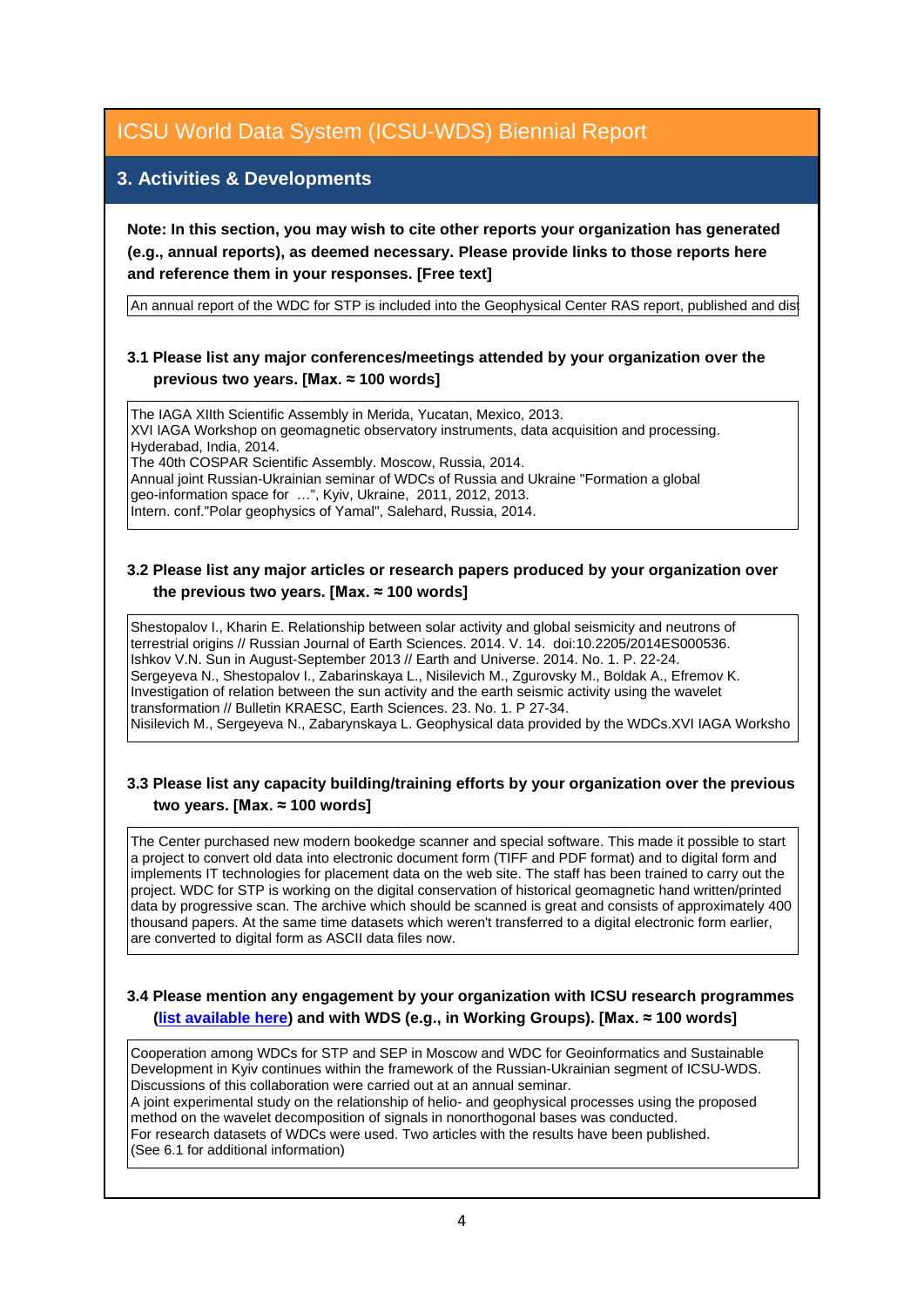## **3. Activities & Developments (Continued)**

### **3.5 Please give an overview of the status of any previously ongoing and new scientific and technological developments within your organization over the previous two years. [Max. ≈ 200 words]**

Special computer system is used for recording the data coming into the Center and being in the archives. In the system the database on availability of data for all disciplines of solar-terrestrial physics is formed. Database filling is made when new data arrived and in the course of checking or inventory of WDC for STP archives. The Center is now conducting a large volume and very important work on inspection and inventory of archives. This database is filled very actively.

Work on creation of the relational database, including hourly, minute, and annual values of the geomagnetic field components and K index is realized in the Center. Access to the database is organized via the inquiry form on the web site.

#### **3.6 Please give an overview of any new data, products, and services offered by your organization over the previous two years. [Max. ≈ 200 words]**

Geomagnetic observatory hourly mean and one-minute values at 47 stations of Russia and CIS countries from 1957 to the present were tested and reduced to standard format adopted in the WDC. Converting data to IAGA-2002 format launched. Soon these data in both formats will be on the web site of WDC for STP. Ionospheric observatory at 15 stations of Russia and CIS countries for 2009-2012 are made available on-line on web site. Data were obtained from the Institute of Applied Geophysics. Data contain hour mean values of 15 ionosphere parameters and were converted to standard international format. Catalogue of Energy Spectra of Solar Proton Events for 1970-2009 published on the web site of the WDC

for STP. The catalogue consists of 6 volumes, prepared by a group of scientists from a number of research institutions. Catalogue was transformed into PDF-format.

Entire archive of K, C, Q indices and magnetic storms at observatories of Russia and CIS countries for the period from 1957 to 2005 (more than 20 000 documents) was converted to electronic form. Datasets as PDF files are available in free access on the WDC for STP web site

#### **3.7 Please give an overview of any new standards or best practices adopted by your organization over the previous two years. [Max. ≈ 200 words]**

According to the recommendations of the Data Citation Synthesis Group, ICSU-WDS Working Group on Data Publication, CODATA Task Group on Digital Data Citation the project "Creation of a modern system of publication and citation geophysical data" was started. One of the goals of the project is assignment of digital object identifier (DOI) to geomagnetic datasets. As DOI registration agency system will be used CrossRef.

Working group is formed for discussion the project objectives and development of description of the created system (depository), for working out metadata forms describing the data (XML description) and online forms for preparation and control of meta descriptions.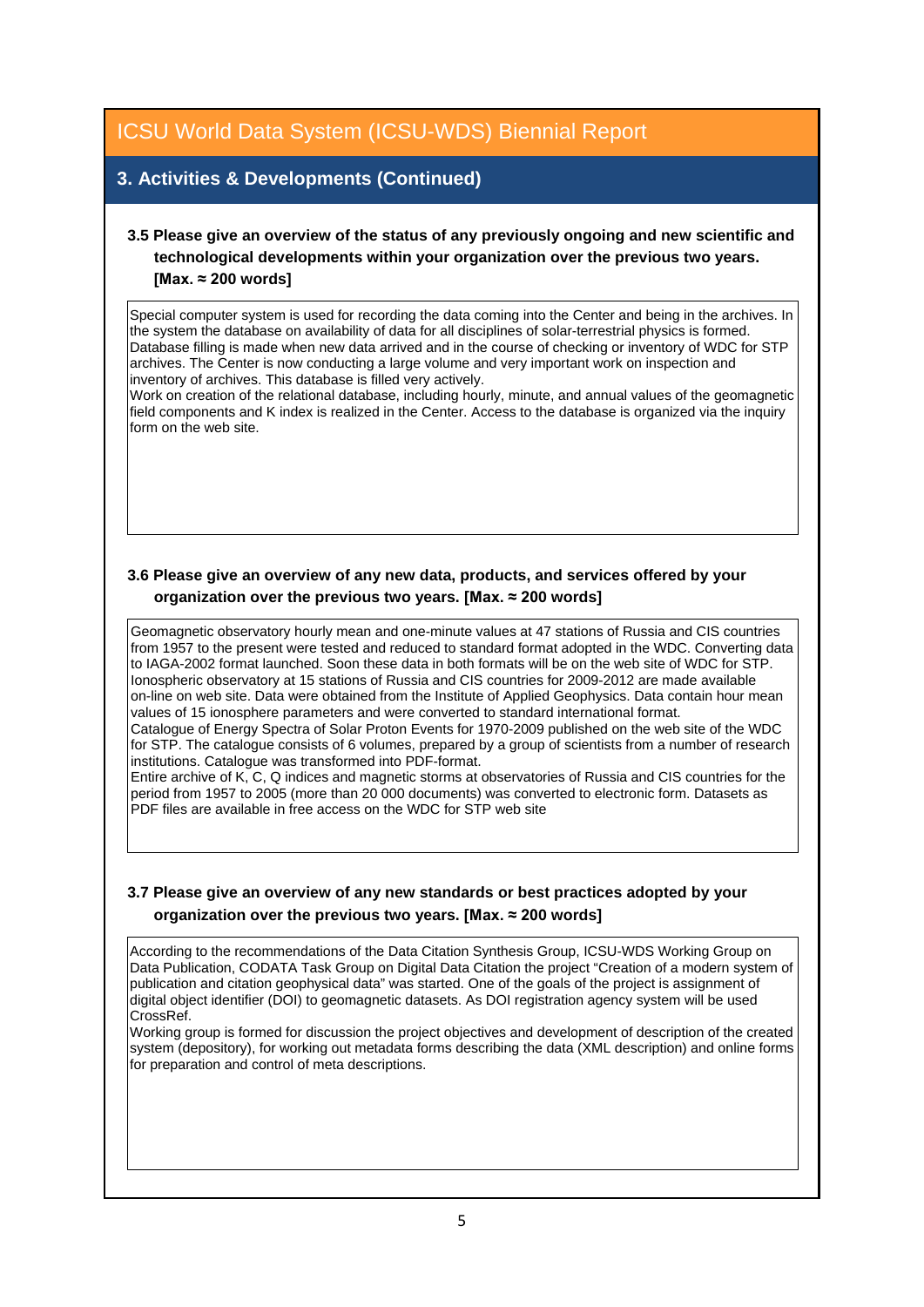## **4. Assessment & Accreditation**

#### **4.1 Please supply details of any formal assessment or accreditation your organization has undergone within the last two years (other than WDS certification). [Max. ≈ 100 words]**

Every year in December, the WDC's director makes the Center activity report on the meeting of the Academic Council of the Geophysical Center RAS. The Academic Council evaluates the work, progress and achievements of the WDC. The Center received the positive assessments in 2012-2014.

#### **Guidance**

• An assessment or accreditation should ideally be performed by external body, for example, the Data Seal of Approval, an umbrella organization (network), or certification under ISO 9001. However, it may also include the adoption of an internal Quality Management System/Framework without official ISO 9001 certification. If your organization has a documented Quality Manual, please mention this and attach it to your report.

#### **4.2 Please list any changes within your organization related to its accreditation as a WDS Member. In particular, please refer to any feedback given by the Reviewers of your organization's application on WDS criteria that required future clarification or improvement. [Max. ≈ 450 words]**

After the accreditation of the WDC for STP in Moscow as a WDS Member the following changes took place: Some members of the National Geophysical Committee and scientists of the Institute of Terrestrial Magnetism and Radio Wave Propagation of the RAS have become the external experts for WDC for STP. Experts help the Сenter councils and recommendations.

Work on formation of a database with web based search ability is begun. The structure of the database is developed, types of inquiries are defined.

Launched a new project for assigned persistent identifier DOI to geomagnetic data.